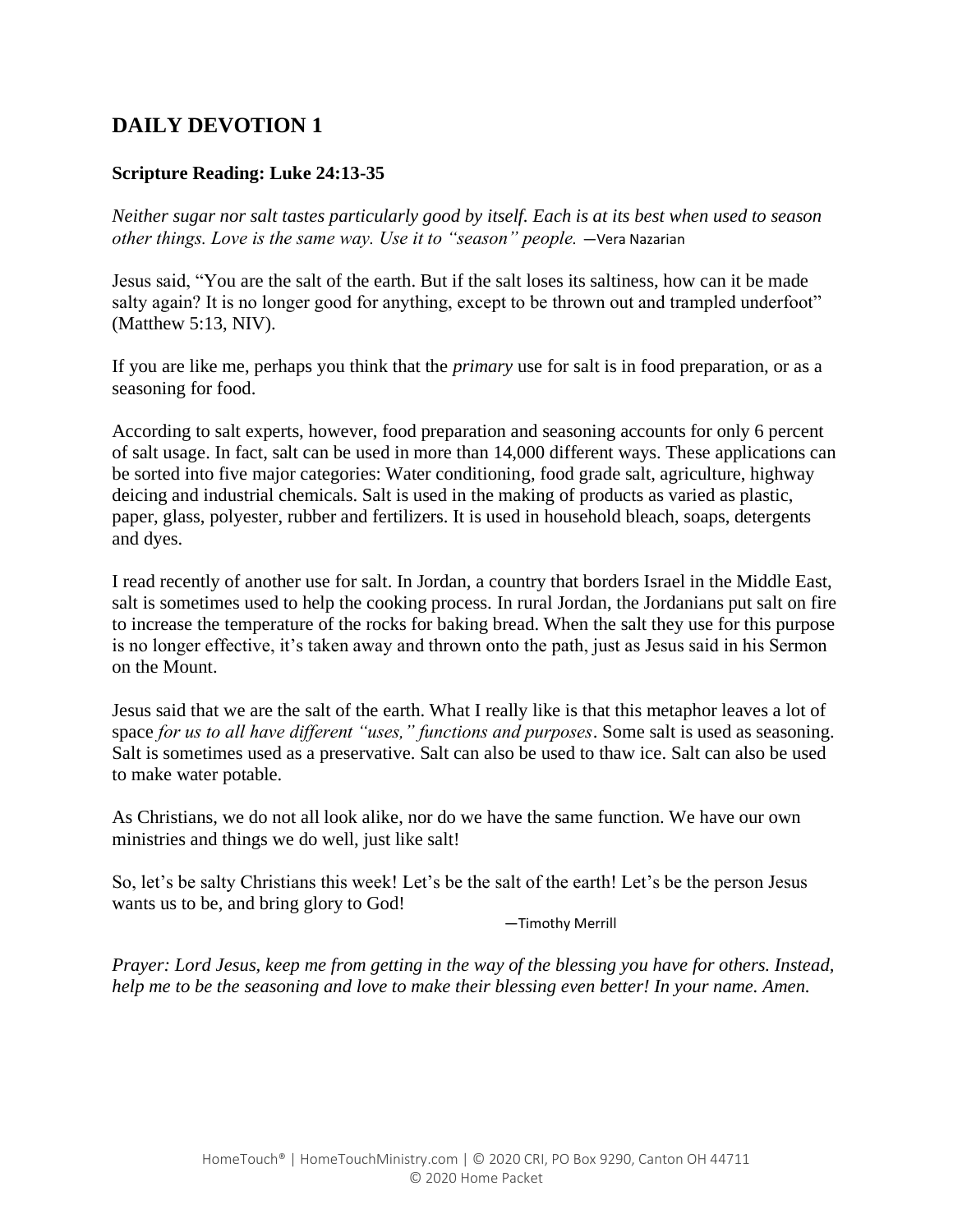## **Verse to Remember**

Those who wait for the LORD shall renew their strength, they shall mount up with wings like eagles, they shall run and not be weary, they shall walk and not faint. —Isaiah 40:31

## **CROSSWORD: All of the clues and answers are taken from the story of Job, the book in the Bible that comes right before Psalms.**

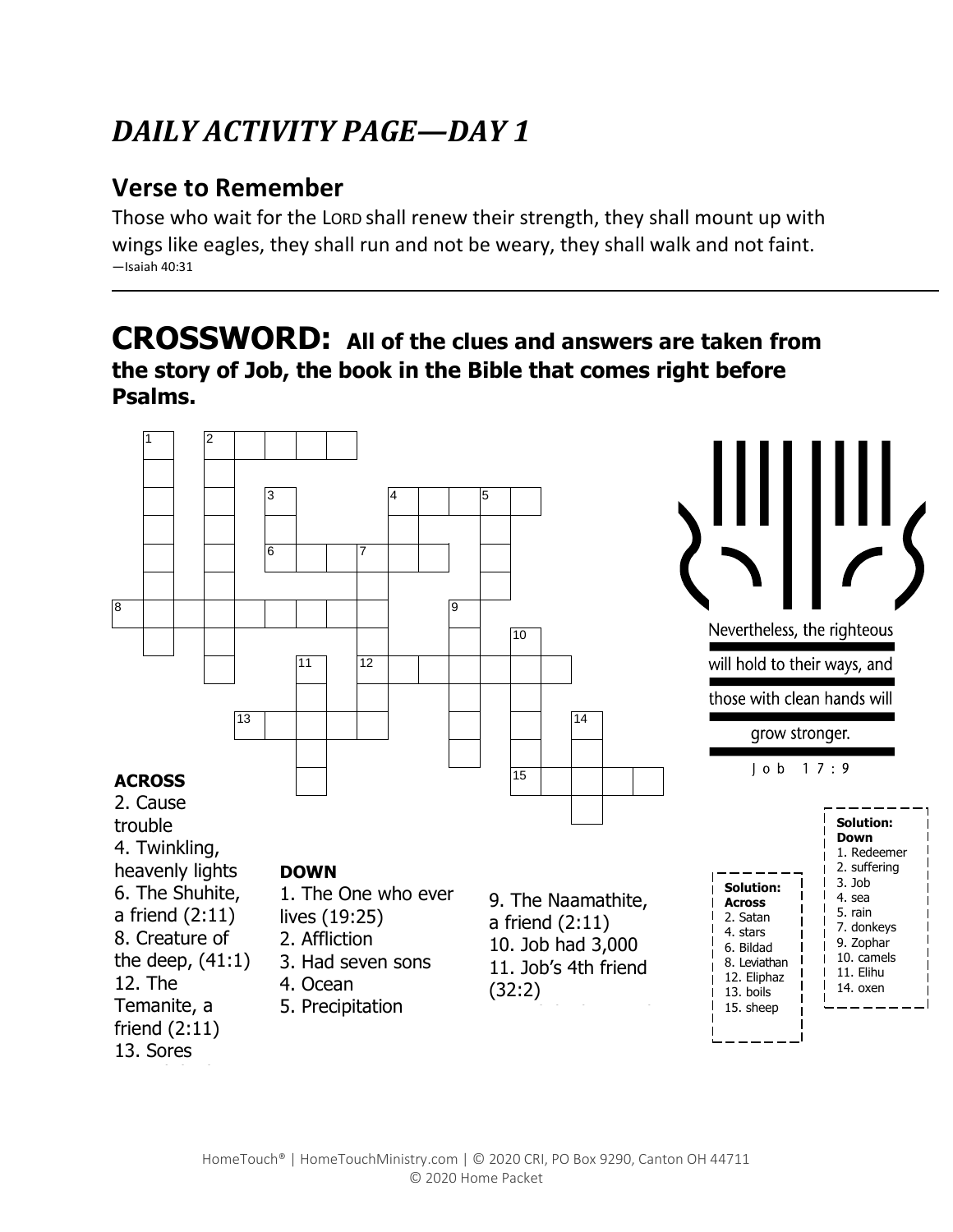#### **Scripture Reading: Romans 6:1b-11**

*When the world says, "Give up," Hope whispers, "Try it one more time."* —Author unknown

Niccolo Paganini was a well-known and gifted 19<sup>th</sup>-century violinist. He was also well-known as a great showman with a quick sense of humor. His most memorable concert was in Italy with a full orchestra. He was performing before a packed house and his technique was incredible, his tone was fantastic and his audience dearly loved him.

Toward the end of his concert, Paganini was astounding his audience with an unbelievable composition when suddenly one string on his violin snapped and hung limply from his instrument. Paganini frowned briefly, shook his head, and continued to play, improvising beautifully.

Then to everyone's surprise, *a second string broke!* And shortly thereafter, a third!

Almost like a slapstick comedy, Paganini stood there *with three strings dangling from his Stradivarius!* But instead of leaving the stage, Paganini stood his ground and calmly completed the difficult number on the one remaining string.

This is a wonderful story, but in actuality, Paganini occasionally broke strings during a performance on purpose so he could further display his virtuosity.

What do you think is the lesson from this story?

There's no one correct answer, but, for me, the story reinforces the importance of *perseverance under duress.* It might have been easier for Paganini to walk off the stage and demand a different violin, disrupting the concert, or perhaps cancelling it altogether. But he didn't.

It's also a lesson in *courage*. It took courage for him to persist when he could not be at his best.

It's also a lesson in *humility*. Not being able to play at his best, he had to be willing to play as well as he could with only one string.

It is important to remember during this present crisis, that God knows how many strings we have at our disposal. God knows if we have four, three, two or only one. Perhaps we're in such a crisis that we feel as though we don't have any strings at all!

God knows and God understands. Let's just tell God that we are willing to serve God with as many "strings" as we have left, and we can also say the prayer below.

—Timothy Merrill

*Prayer: Lord, I am out of strings. I am out of energy. I have nothing left. But what I have, I give to you. Amen.*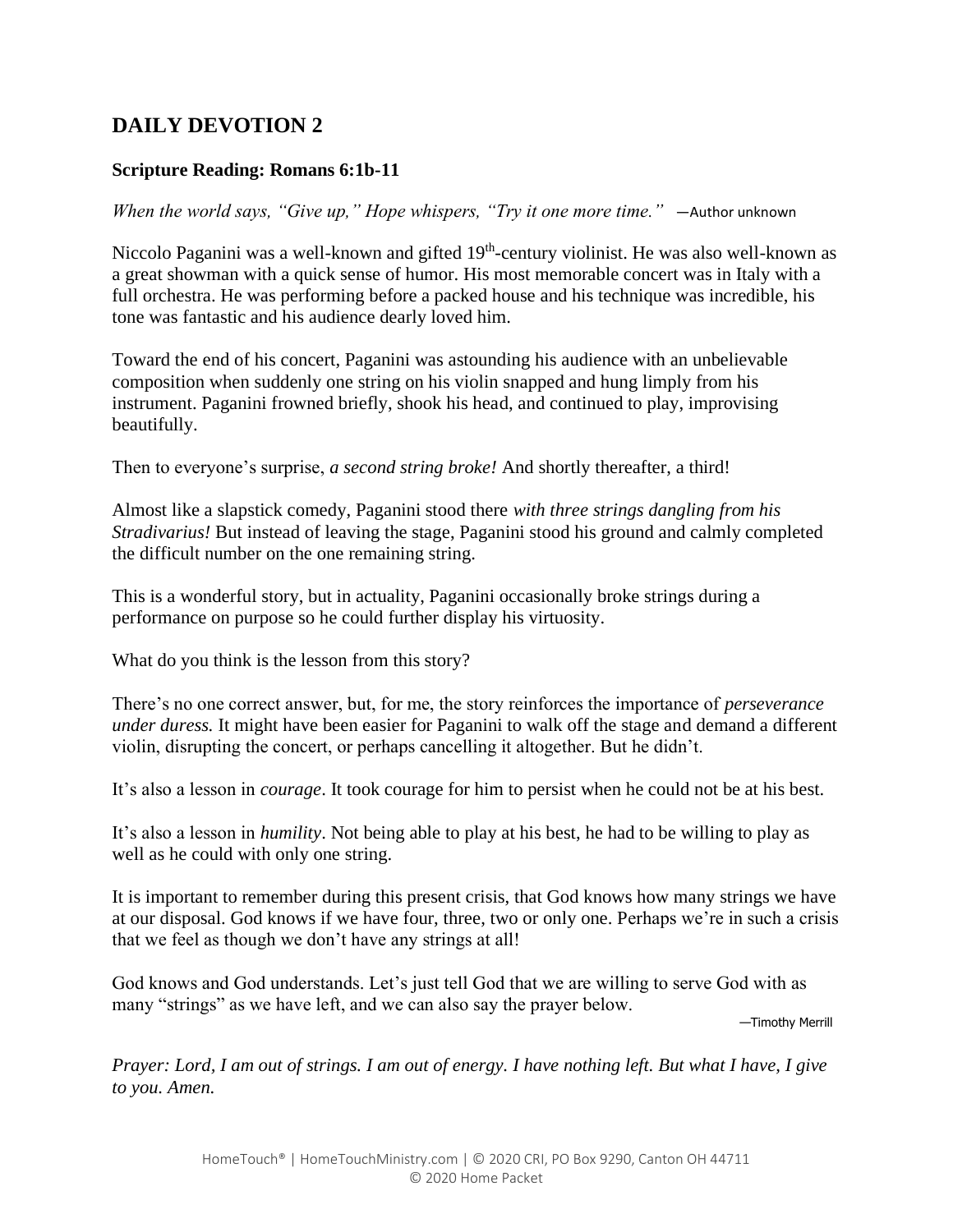## **Verse to Remember**

For my thoughts are not your thoughts, nor are your ways my ways, says the LORD. —Isaiah 55:8

# **BOGGLE**

DIRECTIONS: Write as many words as you can using the following rules. 1: The letters in the words must be connected in the grid. 2: The letters can be connected by an edge or a corner. 3: The words don't have to appear in straight lines. They can be tangled around. 4: Each letter in the word must uniquely appear in the grid. For example, if the word is ERASE, the letter E must appear twice in the grid. The word can't just loop back and reuse the same E. 5: Words must be at least three letters long. 6: Words cannot be proper nouns, such as names or places. Write your words in the space provided. Write as many words as you can and then give yourself a score. See if you can beat a score of 75!

| M                   | S                                                                | E |  |
|---------------------|------------------------------------------------------------------|---|--|
| U                   | G                                                                | M |  |
| E                   | N                                                                | A |  |
| $\mathsf{U}$        | F                                                                |   |  |
|                     |                                                                  |   |  |
|                     |                                                                  |   |  |
|                     |                                                                  |   |  |
|                     |                                                                  |   |  |
| <b>SCORING</b>      |                                                                  |   |  |
| 4 letters = $1$ pt  |                                                                  |   |  |
| 6 letters = $3$ pts |                                                                  |   |  |
|                     | 3 letters = $1$ pt<br>5 letters = $2$ pts<br>7 letters = $5$ pts |   |  |

#### age emu fun fur gum gun man mug nag rug sue sum sun use ages fame fang flag flan game gems germ gums lame mane mugs muse name nags rugs ruse smug surf flags fangs flame games genus germs names renal reuse flange frugal magnum manure rename summer 11 pts enflame renames **WORDS** (some of the possibilities)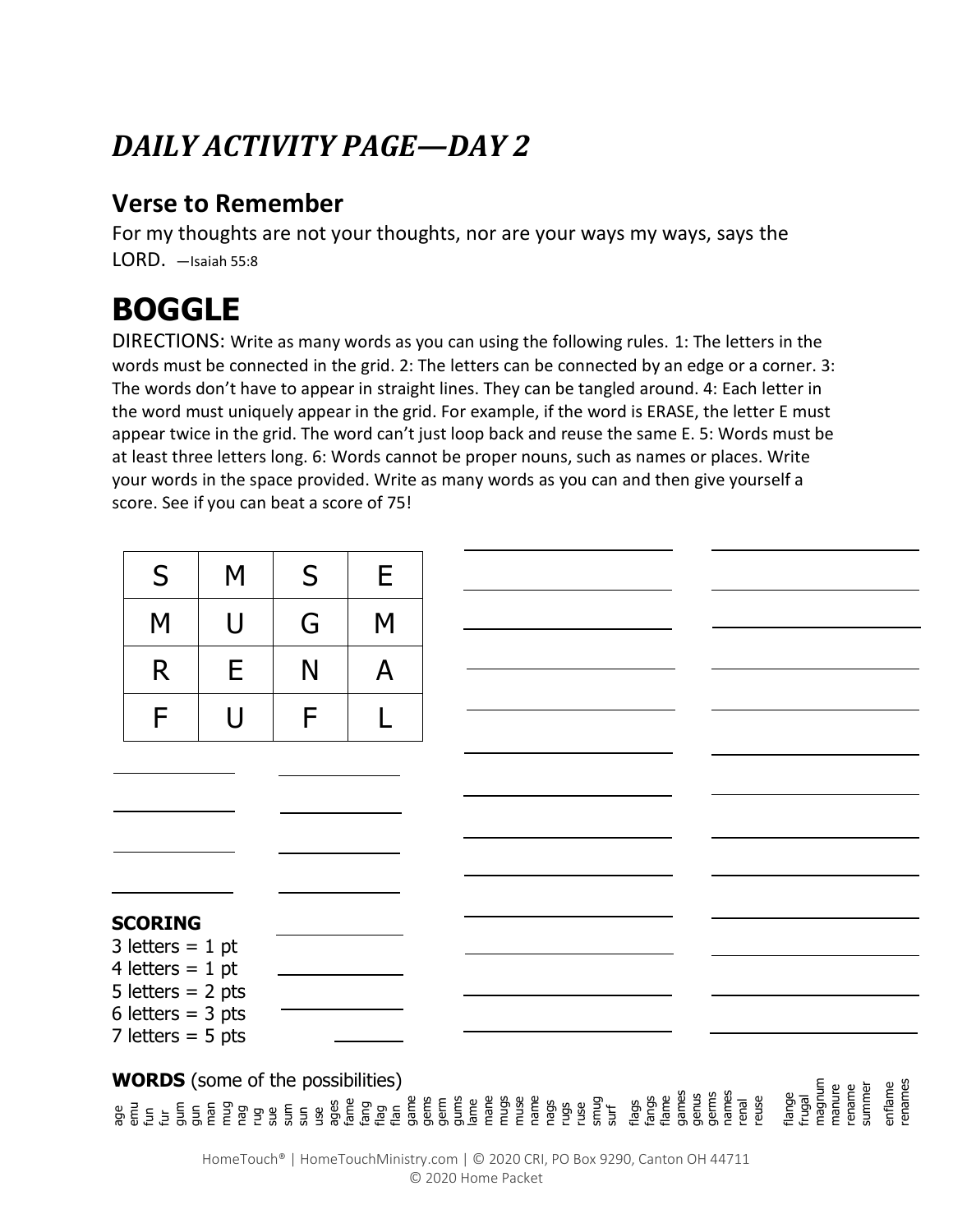#### **Scripture Reading:** Matthew 6:7–15

*We humans spend too much time thinking about the past, complaining about the present and fearing the future!* ―Antoine Rivarol

Wise men and philosophers throughout the ages have disagreed on many things, but most agree on one point: "We become what we think about," Ralph Waldo Emerson said. "You are what you think about all day long." The Roman emperor Marcus Aurelius put it this way: "Your life is what your thoughts make of it." In the Bible we read, "As a man thinks in his heart, so is he" (Proverbs 23:7).

One Sunday afternoon, a cranky grandfather was visiting his family. As he lay down to take a nap, his grandson decided to have a little fun by putting Limburger cheese on grandfather's mustache.

Soon, grandpa awoke with a snort and charged out of the bedroom saying, "This room stinks." Through the house he went, finding every room smelling the same. Desperately he made his way outside only to find that "The whole world stinks!"

This is a silly story, but it sort of illustrates what happens when we fill our minds with negativism. Everything we experience and everybody we encounter will carry the scent we hold in our mind.

It is quite possible that the challenges of living with an epidemic make it difficult to be thankful and to see what God is doing in our lives. That why —

*When we see the same blessings every day, we eventually stop noticing them. When we stop noticing, we quit appreciating When we quit appreciating, we stop thanking. When we stop thanking, we start complaining.*

May we all find the grace, patience and love to appreciate God's presence in our lives. —Timothy Merrill

*Prayer: O God, help me to see the wonders of your blessings in a new way. Amen.*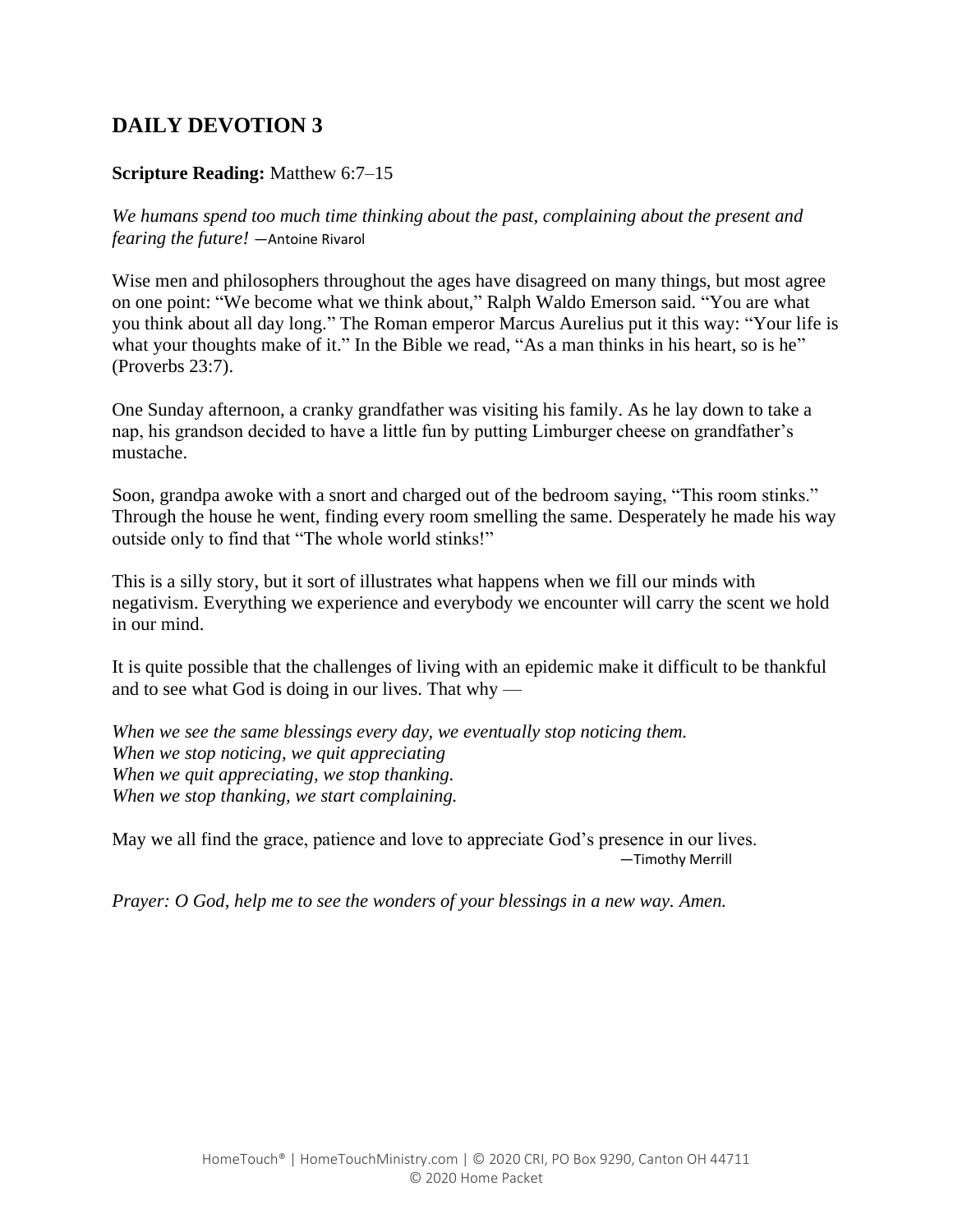## **Verse to Remember**

"The fruit of the Spirit is love, joy, peace, patience, kindness, generosity, faithfulness, gentleness, and self-control. There is no law against such things." —Galatians 5:22-23

**DOTS and CIRCLES:** Can you place eight dots on the target below in such a way as to have two dots on every circle and two dots on each straight line?

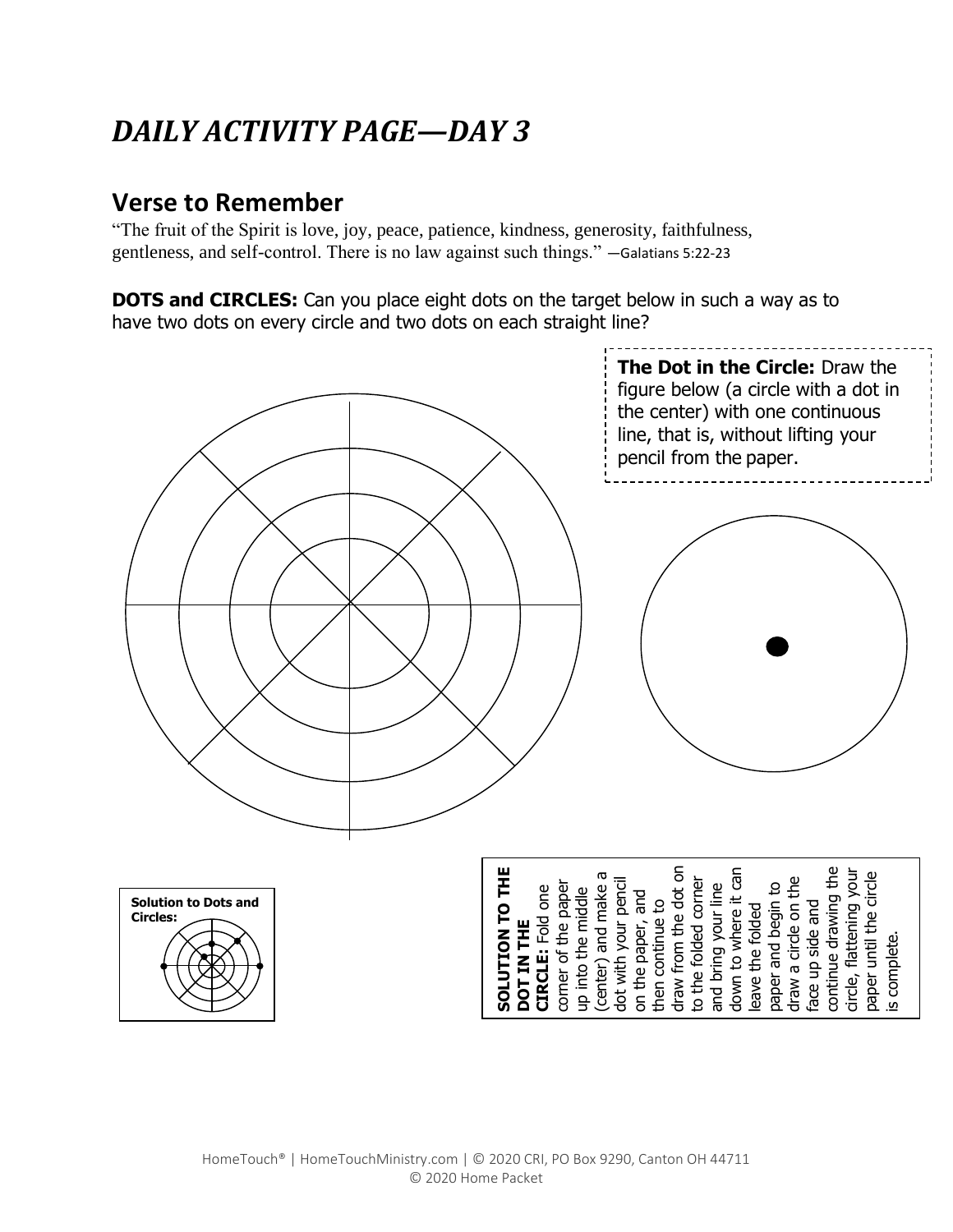#### **Scripture Reading:** Psalm 138

*Only in the darkness can you see the stars.* —Martin Luther King Jr.

They still tell the story at William and Mary College of daffy, magnificent President Ewell. For a century and a half, this prestigious Virginia school had been a leader among American universities. Then came the Civil War. In the hard days of reconstruction that followed, William and Mary went bankrupt. Soon it had a deserted campus, decaying buildings and no students.

As with so many Southern schools after that tragic war, everyone wrote it off as dead. Everyone, except its president. He had given his best years to advancing the liberal arts through that school. He refused to give up now. So, every morning, President Ewell went to the deserted campus, climbed the tower of its main building, and rang the bells, calling the school to class.

He behaved *as though the school was still there.*

People thought he was crazy. Nevertheless, every day for seven years, President Ewell rang the bells at William and Mary, in defiance of the despair and hopelessness that would destroy everything he held valuable.

Eventually and miraculously, it worked. Others caught his vision. Students, teachers and money returned. Today, America's second oldest university thrives again, because of the hope of a single man.

Today, people suffer all around the world. Churches are shuttered by the threat of disease and uncertainty and scattered by the fear of disease and uncertainty.

Many people are shut up in their homes or apartments having no else to go: no work, no restaurants, nor entertainment venues. It's such a different atmosphere from the bustle and highenergy life we're used to.

But we persist, wherever we are.

We worship God in our homes and online with a virtual community of believers. We read the Bible. We pray on bended knee. We give thanks. We help others in their time of need. We walk humbly with God.

We're ringing the bells of hope.

And someday, we shall have our reward.

—Timothy Merrill

*Prayer: God of grace and mercy, you are our hope. We cast ourselves upon you in utter faith and confidence. There is none besides you! In Jesus' name. Amen.*